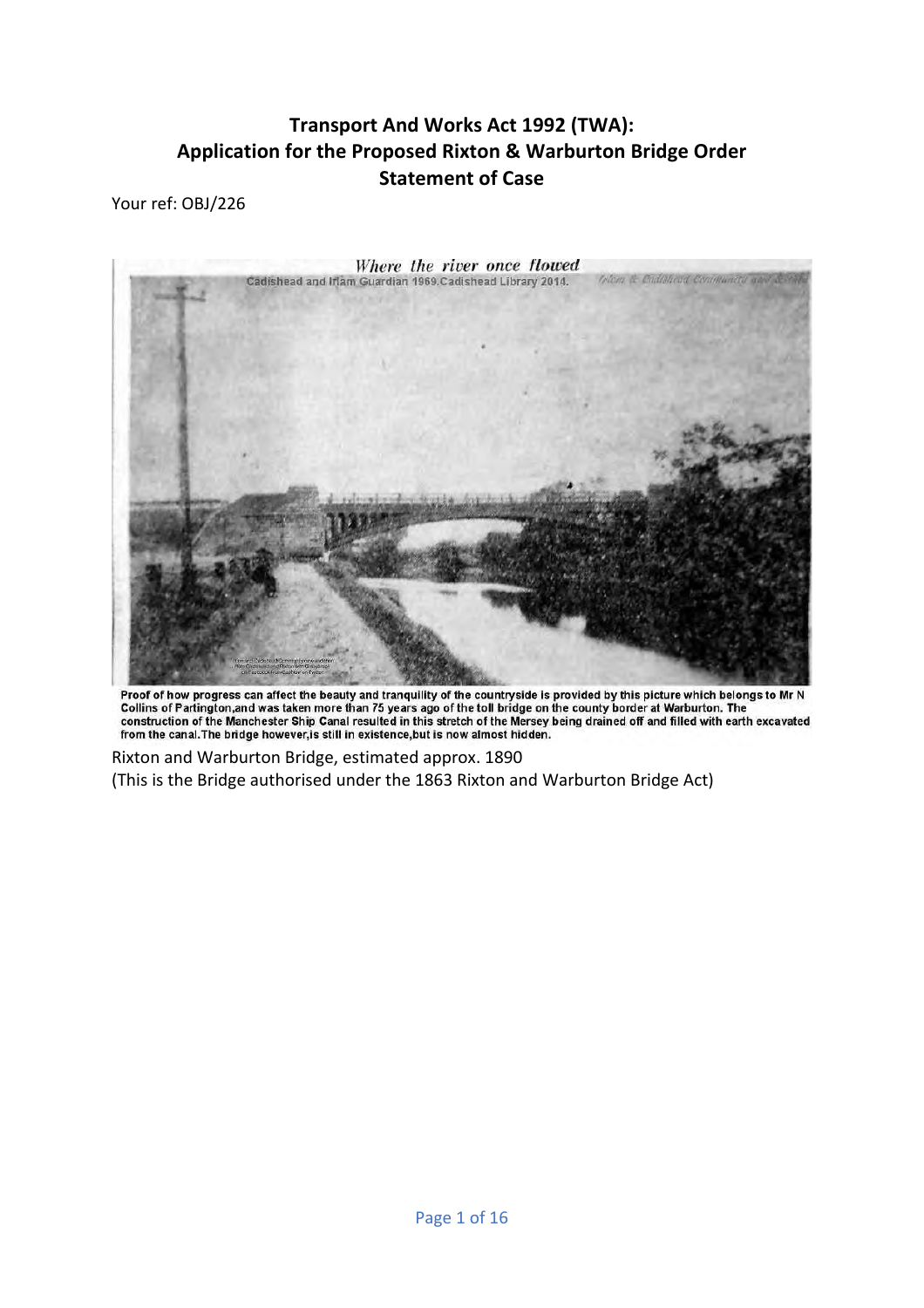

Rixton & Warburton Bridge, November 2021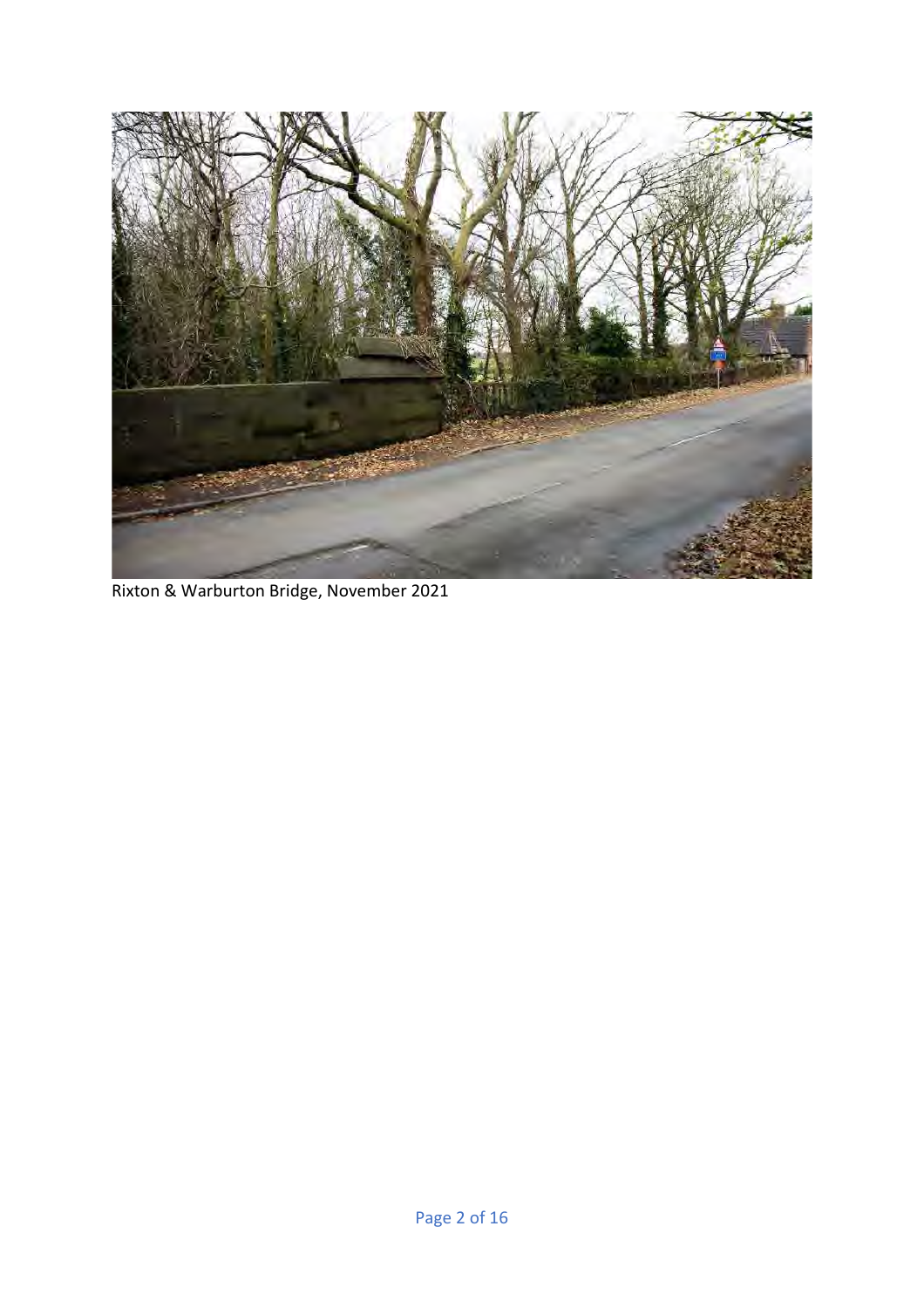

High Level Cantilever Bridge, November 2021 (This is the Bridge authorised under the 1885 & 1890 Ship Canal Acts)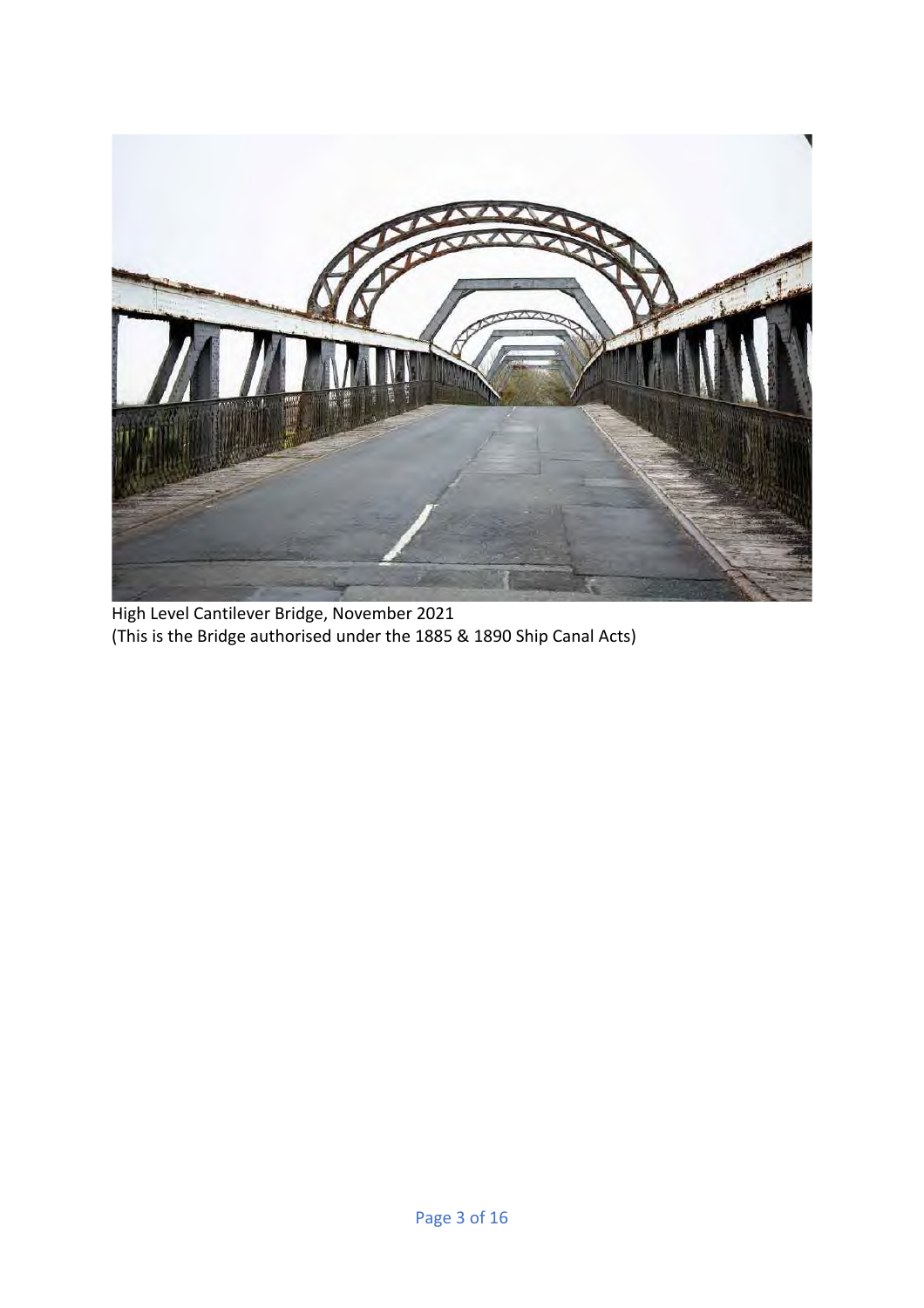High level objections:

- 1. There is no justification for the scale of the increase proposed, and possibly no increase is required
- 2. The Manchester Ship Canal Company (MSCc) should not be permitted to exclude their statutory obligations by transferring these into a new, separate limited company – this would be against the public interest.
- 3. The proposed bylaws are unreasonable, excessive and (to the point of ridicule) unenforceable, and so should not be granted to MSCc.

The Proposed Order obfuscates detail which should be simple to clearly articulate. It is assumed that this is intentional, given it is a simple task to describe two bridges, a road and a canal. The proposed order overlooks that there are two bridges; these are:

- i. The bridge built under the authority of the Rixton and Warburton Bridge Act  $1863$ ("the 1863 Act") which along with the approach road between the A57 Manchester Road, and the junction of Townfield Lane and Warburton Bridge Road, to which the current Toll applies. This bridge crosses the dried up and filled in bed of the river Mersey, and whilst technically is no longer a bridge (definition of bridge: "a structure carrying a road, path, railway, etc. across a river, road, or other obstacle") since it was filled in (probably around 120 years ago, shortly after the Manchester Ship Canal was completed). The structure of this Rixton and Warburton Bridge appears to still be intact and supporting to some extent the road that crosses between the two pairs of abutments. The span of this bridge is approximately 40m (130 feet) and whilst 'now' filled in (with soil), had a height of at least 8.5m (28 feet) above the old river level, which has also been filled in. This bridge was completed and in use by 1867.
- ii. The Cantilever bridge over the Manchester Ship Canal, authorised under the Manchester Ship Canal Act 1885 (the "1885 Act") and the Manchester Ship Canal (Various Powers) Act 1890 ("the 1890 Act"), and built in approximately 1893 with the snappy title of "works number 35" – otherwise known as "the Warburton Cantilever bridge". Maintenance for this bridge falls upon the operator of the Manchester Ship Canal (the 1890 Act A 15 - page 19). This 'new' Cantilever bridge was erected to replace a section of the Rixton and Warburton Bridge approach road when the Manchester Ship Canal was constructed. This road is (as legislated in the 1863 Act), a public road maintained at private expense. It was the MSCc's choice to dig their canal and create a need for this second bridge - in exactly the same way as MSCc created a need for the other public bridges over the Manchester Ship Canal which the MSCc are meant to maintain. The Warburton Cantilever bridge exists for MSCc's benefit. If MSCc were able to abandon the actual Rixton and Warburton Bridge over the dried up bed of the river Mersey then MSCc would still be responsible for the Warburton Cantilever bridge that MSCc had to build over their canal to replace the public road that was already in situ.

This YouTube video (3  $\frac{1}{2}$  mins, no sound) seeks to explain the relationship between Warburton Bridge Road, the Warburton Cantilever Bridge and the Rixton and Warburton Bridge: Warburton Bridge Road - 13/01/2022 – a copy of this video can be provided on request (600MB), by upload to file share, CD or DVD, or USB memory stick.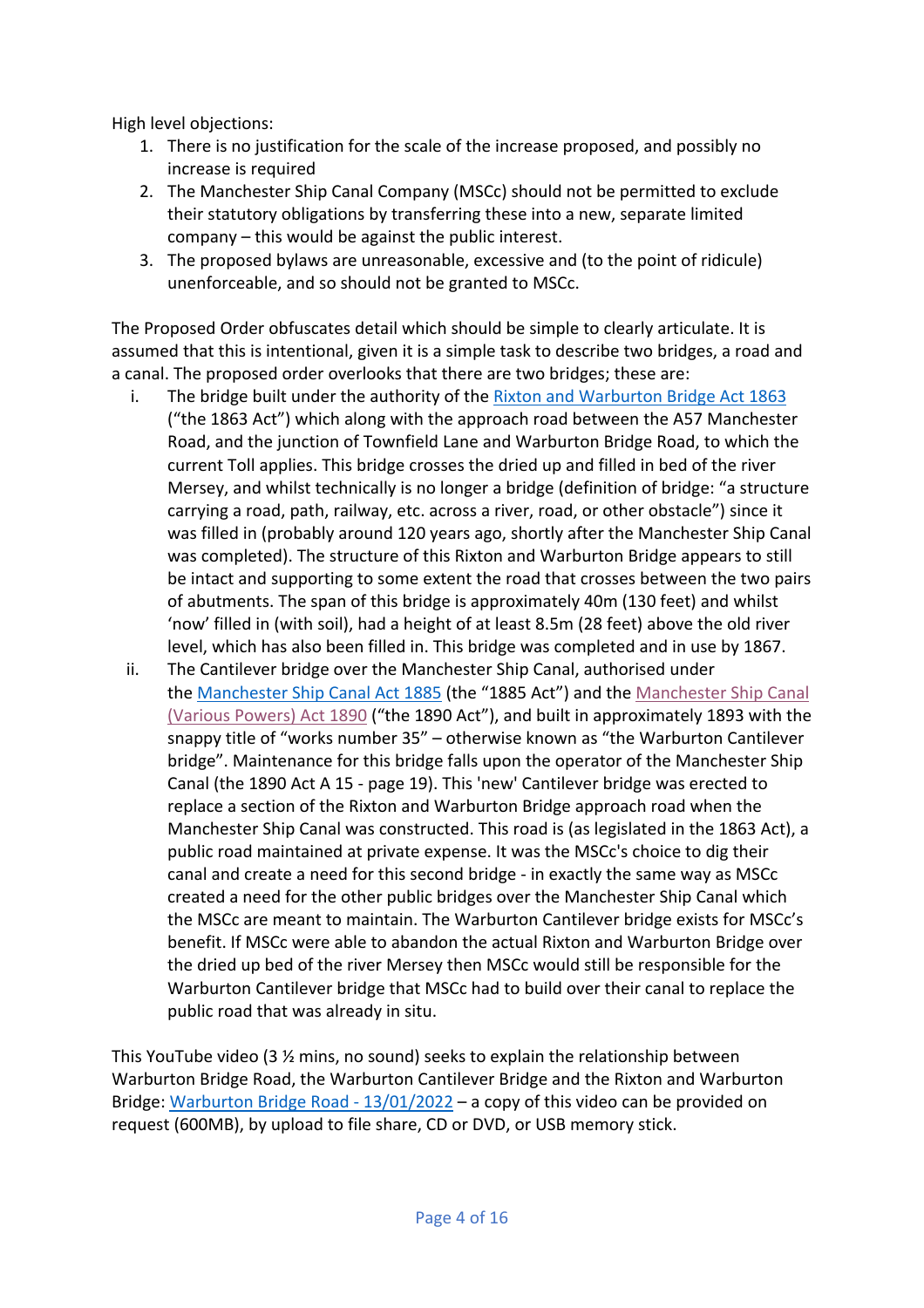The 1863 Act is unequivocal that the Toll is only to be used for the purposes of this Act ("s.50 The Tolls by the Act granted are by this Act vested in the Company for the Purposes of this Act."), the Proposed Order goes beyond this and proposes that MSCc will use the Toll as the sole source of revenue to maintain both the current undertaking of the Rixton and Warburton Bridge and approach roads, AND the Warburton Cantilever bridge.

- 1. Under this proposal, MSCc seek a transfer of BOTH the Cantilever bridge and the original Rixton and Warburton Bridge into a new vehicle (a new limited company) that absolves MSCc of any liability for future maintenance, and would begin to fund the Cantilever bridge via a revised Toll. This is not in the public interest. The MSCc is a profitable company with revenue that should support the statutory maintenance of the Warburton Cantilever bridge as is the intention of the 1885 & 1890 Acts; the proposed new company would have no other revenue source other than the revised Toll, it would also be saddled with substantial debt (with interest payments met by the users) for 20 years or more. Past profit from the existing Toll would not be carried over into the new company. This section of the Proposed Order appears a cynical attempt to give MSCc and their parent companies the benefit of any profit from the revised Toll, but allow them to absolve themselves of any future financial liability regarding the amended undertaking.
- 2. The 1863 Act allowed for funding of the Rixton and Warburton Bridge and Road, to the value of £8,500 (£7,000 from dividends + a £1,500 loan or mortgage) as recorded in the 1863 Act and confirmed by the 1890 Act. The intention of the 1863 Act is to fund the £8,500 capital outlay and maintenance via revenue from the Toll, allowing for a return on investment via dividends. MSCc in the Proposed Order incorrectly argue that the Toll should be funding the Cantilever bridge, but neglect that at the point the Toll was defined (in 1863) the Cantilever bridge was not conceptualised an 'opening' Bridge was proposed in 1885, revised to the current incarnation in the 1890 Act and built after this date. Parliament could have extended or increased the Toll to cover maintenance of the Cantilever bridge in either the 1885 Act or 1890 Act (or both) but chose not to. If Parliament (and the MSCc at the time) had intended the Toll to cover maintenance of the High Level Cantilever Bridge, it would be expected that this would have been expressly stated, and likely additional provision would have been made (as the Toll was as at 1890 covering a significant debt, and maintenance of the Rixton and Warburton Bridge and approach Roads. Parliament DID expressly state that the diverted Road (Warburton Bridge Road) falls within the scope of the Toll (in the 1885 and 1890 Acts)
- 3. MSCc state that the High Level Cantilever Bridge over the ship canal has 'diverted' the original stone Rixton & Warburton Bridge – this is misleading. The Cantilever Bridge is in addition to the Rixton & Warburton Bridge (which is still in place) – the two are both used by traffic passing on Warburton Bridge Road. A section of Warburton Bridge Road north of the Rixton & Warburton Bridge and south of the A57 was diverted to the new Cantilever Bridge, this is evident from maps and from e.g. Google maps satellite images of the area.:
- 4.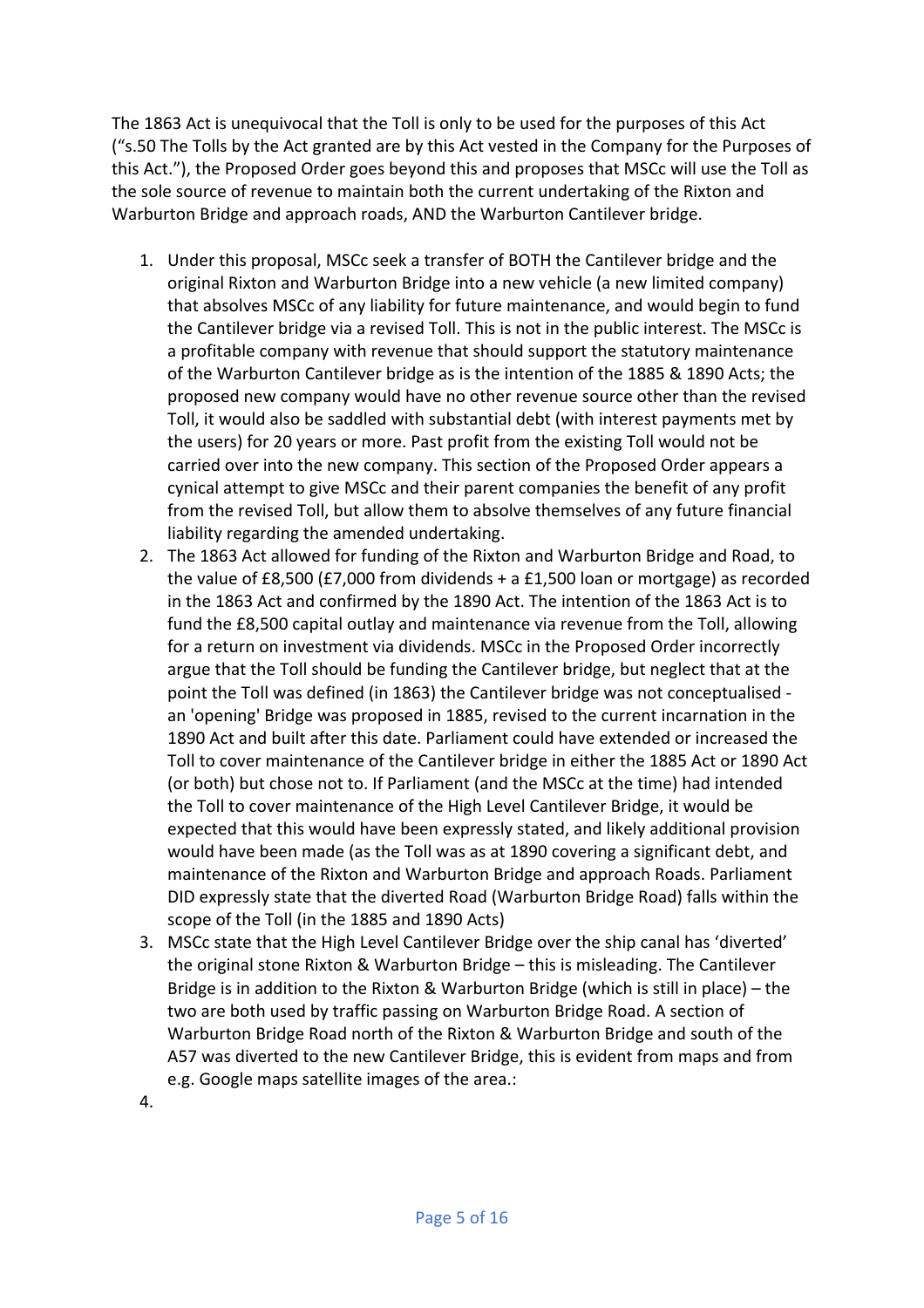

- 5. MSCc state in their Business Case that they are using revenue from the Toll to pay off debt related to maintenance from the last major refurbishment of the Cantilever bridge. Given the increase in the Toll is requested it is necessary to question why when excess profit from the Toll is being used to fund costs outside the scope of the Toll, there is a need to increase the Toll.
- 6. If MSCc have been using the revenue from the Toll to fund the Warburton Cantilever bridge repairs from ~23 years ago (where the Cantilever bridge maintenance should be met from the MSC revenue as per the 1890 Act – A15, page 19), there is a strong argument that MSCc have been over-charging for the Toll in recent years, and that (subject to the points below on maintenance), the Toll should have been reduced accordingly.
- 7. Maintenance the current Warburton Bridge Road is in a poor state of repair (at one point in late January 2022 there were suggestions that at least 8 cars a day were having to be recovered from Warburton Bridge Road due to damage from the road surface), such that MSCc acknowledge in the Business Case that vehicles have been damaged by pot holes due to the lack of maintenance. This Proposed Order has the appearance of presenting a Toll increase as the only option - why was this not raised years ago, before the Road and Cantilever bridge deteriorated to such an extent (suggesting a cynical attempt to 'force' change for MSCc's benefit, based on their dereliction of responsibility).
- 8. The junction of Warburton Bridge Road and the A57 is prone to flooding during and after heavy rain, whilst all causes cannot be easily determined, as at November 2021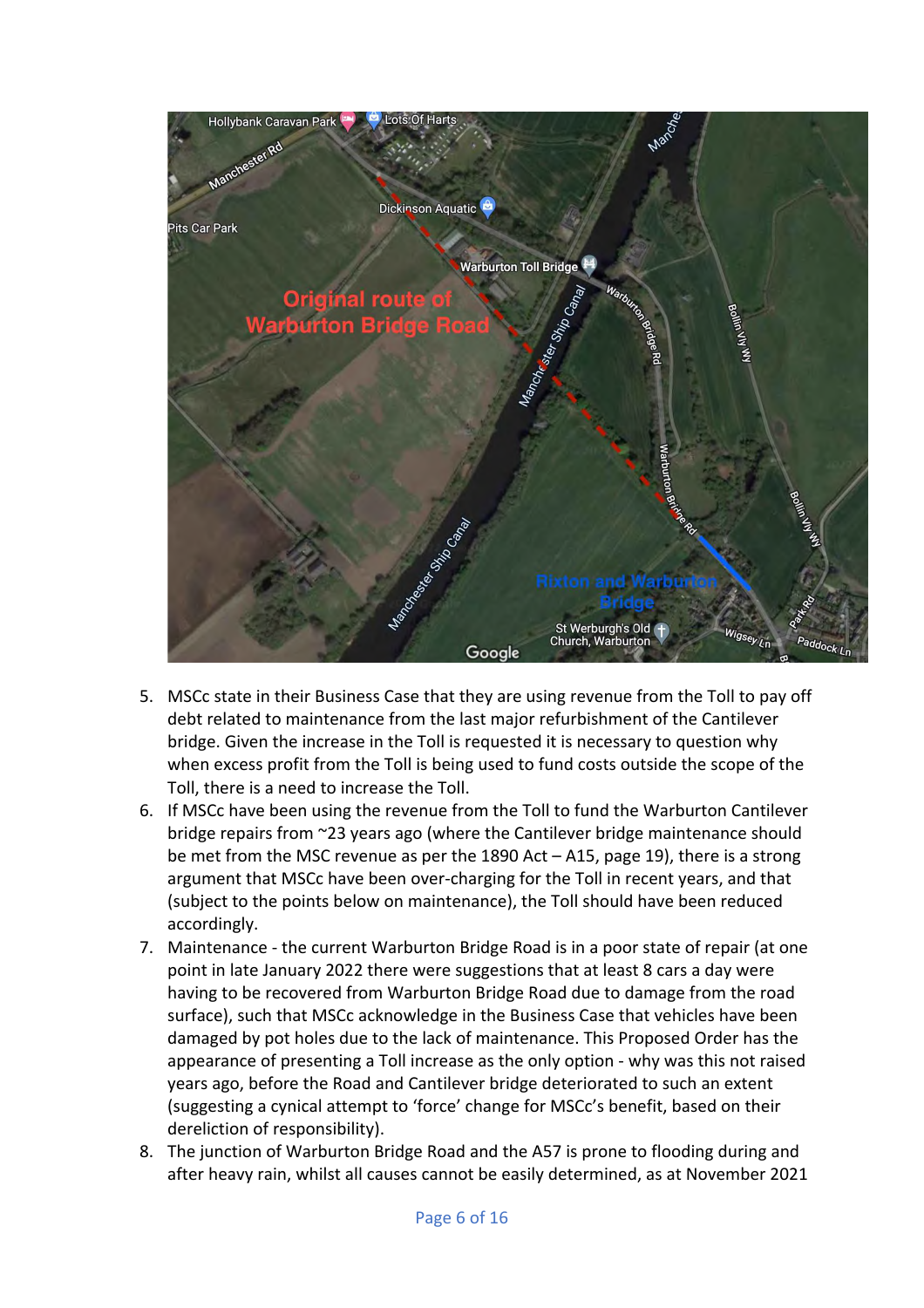and February 2022 the gullies on both sides of the Cantilever bridge are mostly blocked (>90% by numbers), with rainwater flowing down the only available route (the road surface) into the area that floods. The gullies do not appear to have been cleared in over a year, possibly much longer. Vehicles have been stranded by the floodwater (likely written off if water damage to the engine occurred) - MSCc are not maintaining the Warburton Bridge Road to an acceptable or minimum standard of a public highway; the Business Case does not cover any additional funding to bring the current 'do nothing' approach to maintenance up to a reasonable standard (either a sufficient maintenance budget exists, but is being used elsewhere, or the Business Case has a 'highway maintenance' sized gap in it)

- 9. As a public highway funded by a statutory Toll, MSCc have a fiduciary duty of care to users to both maintain the highway, and to keep costs as low as reasonably possible. The Business Case and Proposed Order do not acknowledge this obligation. Proposed Bylaws:
- 10. The proposed (or indeed any) byelaws for the Undertaking (Rixton & Warburton Bridge, filled in, the Cantilever Bridge and Warburton Bridge Road) are not appropriate.
- 11. The proposed bylaws and extension of powers in the Proposed Order are unnecessary, unjustified and a massive over-reach of power; they are a nonsense considering that a near identical bridge at Latchford has no apparent need of such bylaws. The bylaws are badly thought out - for example it would be an offence under the proposed bylaws to stop if you knock a cyclist or pedestrian over (yes… really – it's that badly drafted). A vehicle driver would have to request permission to carry a 'dangerous' object over the Undertaking (there is no definition or guidance of 'dangerous', so presumably this would include a hammer, a kitchen knife etc, in the boot of a car), the proposed bylaws would make it an offence to stop and deal with a child choking in the back seat of a car. A vehicle that breaks down on Warburton Bridge Road would be liable to a fine if they used their own recovery service (e.g. the AA or RAC), if those services were not 'authorised' by MSCc, and / or would have to use a recovery service proscribed by MSCc at an undetermined, additional cost. There is no justification for any of this, and the proposed bylaws on recovery are particularly hard to swallow for users for whom the main and very real risk of needing a recovery service over the last few years is extensive tyre and / or wheel damage due to the appalling pot holes on Warburton Bridge Road.
- 12. The proposed bylaws are not practical on a free flow road system, vehicle drivers cannot be expected remember the details, and it is not possible to display the necessary detail at a suitable entry point to the Undertaking (to display the bylaws and require drivers read & understand these would likely create a hazard at the A57 / Warburton Bridge Road junction, and at the Warburton Bridge Road / Paddock Lane junction). The Proposals do not state any mechanism for communication of these bylaws.
- 13. The Proposed Order includes several instances where a user must perform an action 'immediately' e.g. if a car is stolen, the owner must inform MSCc 'immediately' these are not practical, any reasonable person will have to deal with family, work, insurance and Police matters, and cannot be expected to inform MSCc 'immediately' - there are multiple associated instances of an 'immediate' action, that are just not reasonable, equitable nor practical.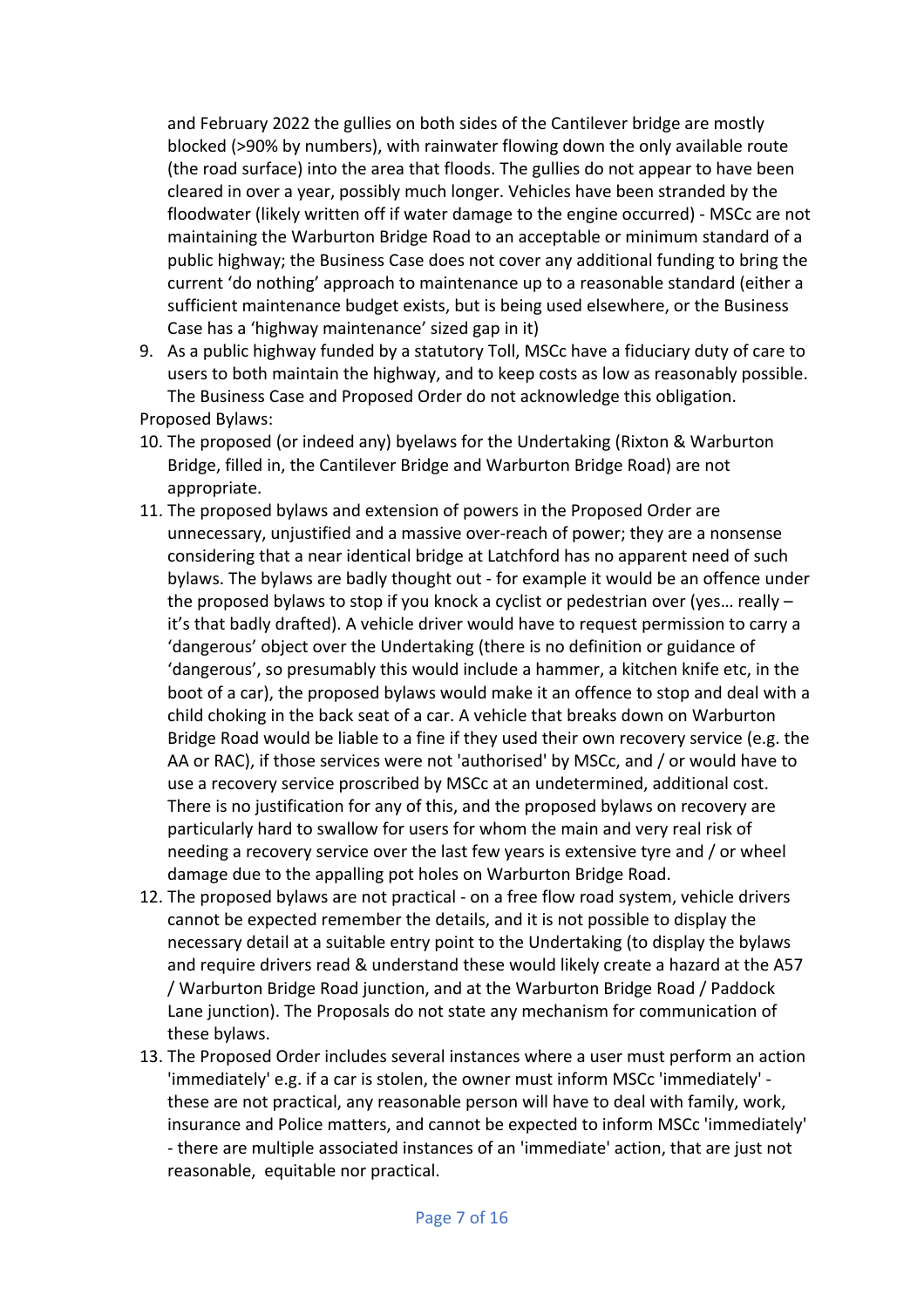14. The exclusion of horse drawn vehicles is unnecessary, disproportionate and blatantly unfair. It appears that the proposed bylaws make it an offence to take a horse over the Undertaking in a horsebox without prior approval.

Proposed Toll system

- 15. Proportionate the proposed method of Toll collection is not defined such a Free Flow Toll collection system has not (as far is it is possible to determine) ever been implemented on a comparable road (with traffic flow limited by entry and exit junctions); the costs that are suggested in the Business Case and the Proposed Order are not evidenced with any detail that can be used to evaluate value for money, or even allow implementation to be measured and accountable. MSCc have a fiduciary duty to the users that they intend to fund the proposed system (including the cost of finance) to keep costs reasonably low. The proposals are for a Rolls Royce revenue collection system on a minor road between townships (Warburton Bridge Road is an unclassified road that terminates at a B road - the B5159 Townfield Road and another unclassified road - Paddock Lane).
- 16. Risk there's a scatter gun approach of toll collection processes that are poorly defined, and include prepayment (but no description of how this would operate), tag (also likely to be pre-payment, though not defined how this would work as a collection process) and 'ANPR' - presumably e.g. as per the Mersey Gateway - users have to remember to pay, or get fined. The cost and risk of all of these novel approaches is placed on the users, charged via the increased Toll. The resulting Capital costs will incur significant interest charges, that the users will also fund. The Proposals would permit each of the above Toll payment approaches to be implemented in turn, fail in practise (e.g. due to poor implementation / lack of understanding of requirements), and for a return to the existing manual collection process, with all the costs of the failed systems loaded onto the users, with the owners / operators no worse off financially. Whilst this scenario may appear far fetched, there is no evidence in the proposals of any level of plan, design or process to avoid this scenario (which in the absence of any plan, design & process will almost certainly occur).
- 17. The GMC clean air proposals are mostly ignored these will impose new charges / penalties on users of Warburton Bridge Road e.g. travelling from Warrington to Lymm, without otherwise passing into Greater Manchester. The impact of both the GMC Clean Air Zone and an increased Toll, will put significant additional traffic onto other local routes, which are not suitable for such increases (the roads through Lymm, the obvious choice for the closest Ship Canal crossings at Latchford are residential and heavily constrained by mostly 1800's era bridges over & under the Bridgewater canal); also putting more strain onto the other MSC crossings that are in similar need of maintenance.
- 18. The Business Case is worthy of its own sections it:
	- a. Uses inconsistent terminology, causing (assumed intentional) unnecessary confusion (MSCco vs. MSCc)
	- b. Uses incorrect statistical mechanisms, e.g. cherry picked examples to illustrate time & distance savings (in s.3.3), and then in the paragraph below Table 3-4 on p. 24, extrapolates these into savings for all users of the Undertaking – the associated conclusions should be regarded as invalid.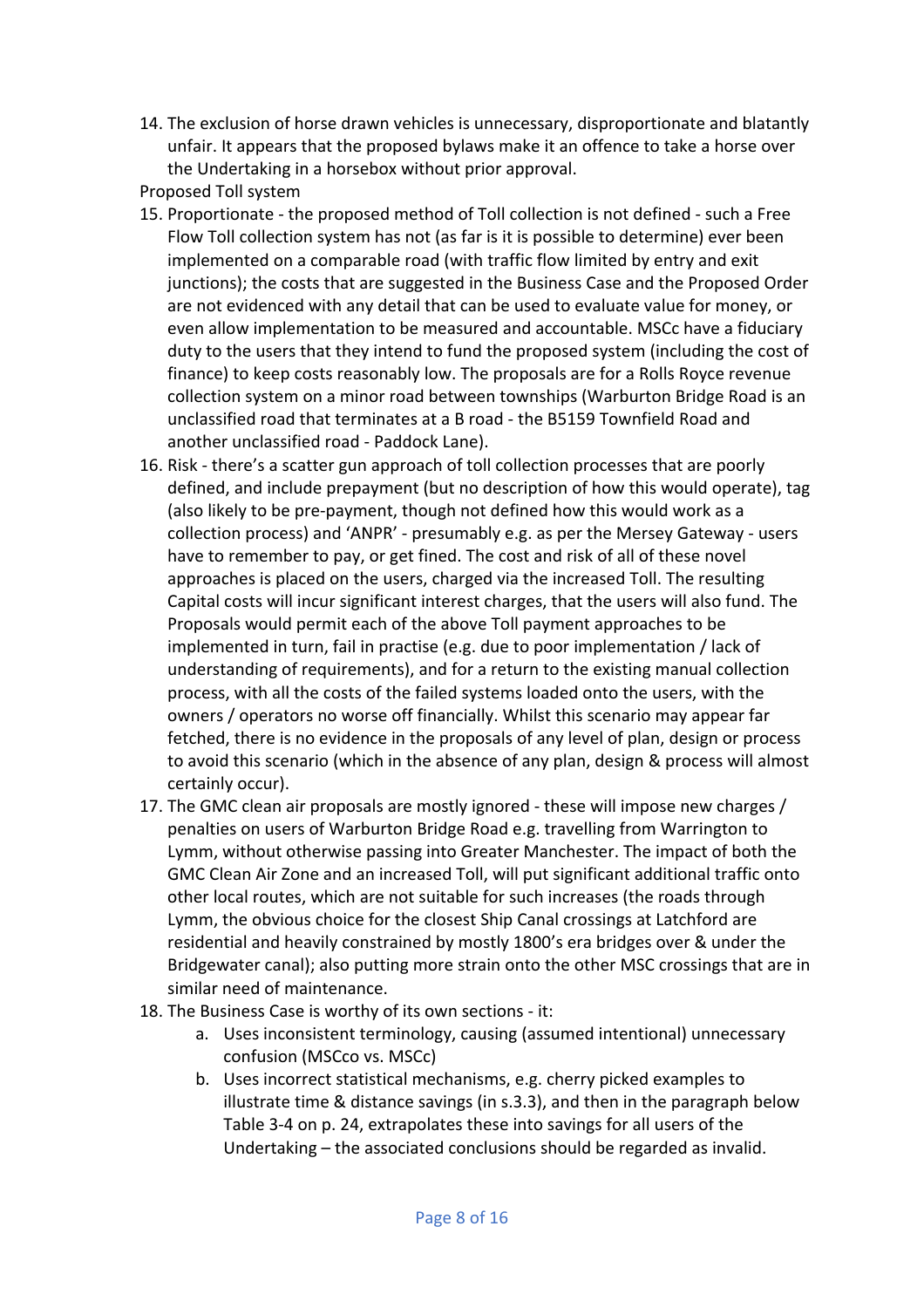- c. Is simply not a valid business case! e.g. a definition of a 'Business Case' is "a justification for a proposed project or undertaking on the basis of its expected commercial benefit." The MSCc Business Case does not mention profit, and does not consider Operational Costs (OpEx) of the Undertaking (these costs, such as road sweeping, clearing gullies, staff costs etc), or of the proposed Toll System(s) such as software licences, DVLA access fees, GDPR registration fees, as well as presumably amended staff costs that are mentioned in the present environment in table 5-3, but would change substantially under whatever setup MSCc intend (but don't define).
- d. Contains numerous material errors:
	- i. figure 4.6 appears to show the wrong year on the x-axis
	- ii. s.2.4.1 "As can be seen from the above, the major cause of complaint from users relates to the problems that arise as a consequence of queues" - simply not true - the single major cause of complaint, according to the figures provided, is the poor condition of the road surface, due to lack of maintenance / the MSCco not maintaining its obligations under the 1863 Act (e.g. maintain the Rixton & Warburton Bridge and Road) and the 1885 & 1890 Acts (maintain works No. 35 - the Cantilever bridge over the MSC)
	- iii. s.3.4 "Catford" (should be "Cartford")
- e. Assumes the historic 'loss' of the overall Undertaking, based on maintenance costs of the Cantilever bridge (conceived & built after the Toll was set by Parliament) being offset against the Toll (against Parliaments intention)
- f. Compares against other Toll Bridges that actually include bridges (the Rixton and Warburton Bridge that the Toll applies to is filled in….), none of which have converted to free flow tolling
- g. Acknowledges that free flow tolling will generate significant income when the M6 is closed, increasing revenue and profit traffic accidents / issues elsewhere and negating the 'agreement' with Warrington Borough Council.
- h. Refers to costs (claims for vehicle damage etc) directly attributable to poor maintenance of the existing undertaking
- i. Fails to identify Bridge inspection costs for the Rixton and Warburton Bridge, which although 'filled in' must still be supporting the road deck, and so the road.
- 19. The language used in the Proposed Order consistently avoids commitment to possible liabilities or responsibility - e.g. Part 4, 8.5
- 20. The Proposed Order refers to "return on investment" that is not mentioned in the Business Case; a Business Case with no profit is by definition not a valid Business Case.
- 21. The A5 Business Case refers to a "Toll Plaza" (s.1.3.3) really?! This strongly suggests that whoever has written the Business Case not crossed Warburton Bridge Road
- 22. A6 Consultation Report appendices, the 'Legal Powers" section on p.39 (but labelled p.11!) the following is a poor attempt to misdirect:

MSCc Comment: "Acts of Parliament imply that the toll can only fund the original Stone Bridge and not the current High-Level Bridge, so this later bridge should be funded from other sources than tolls."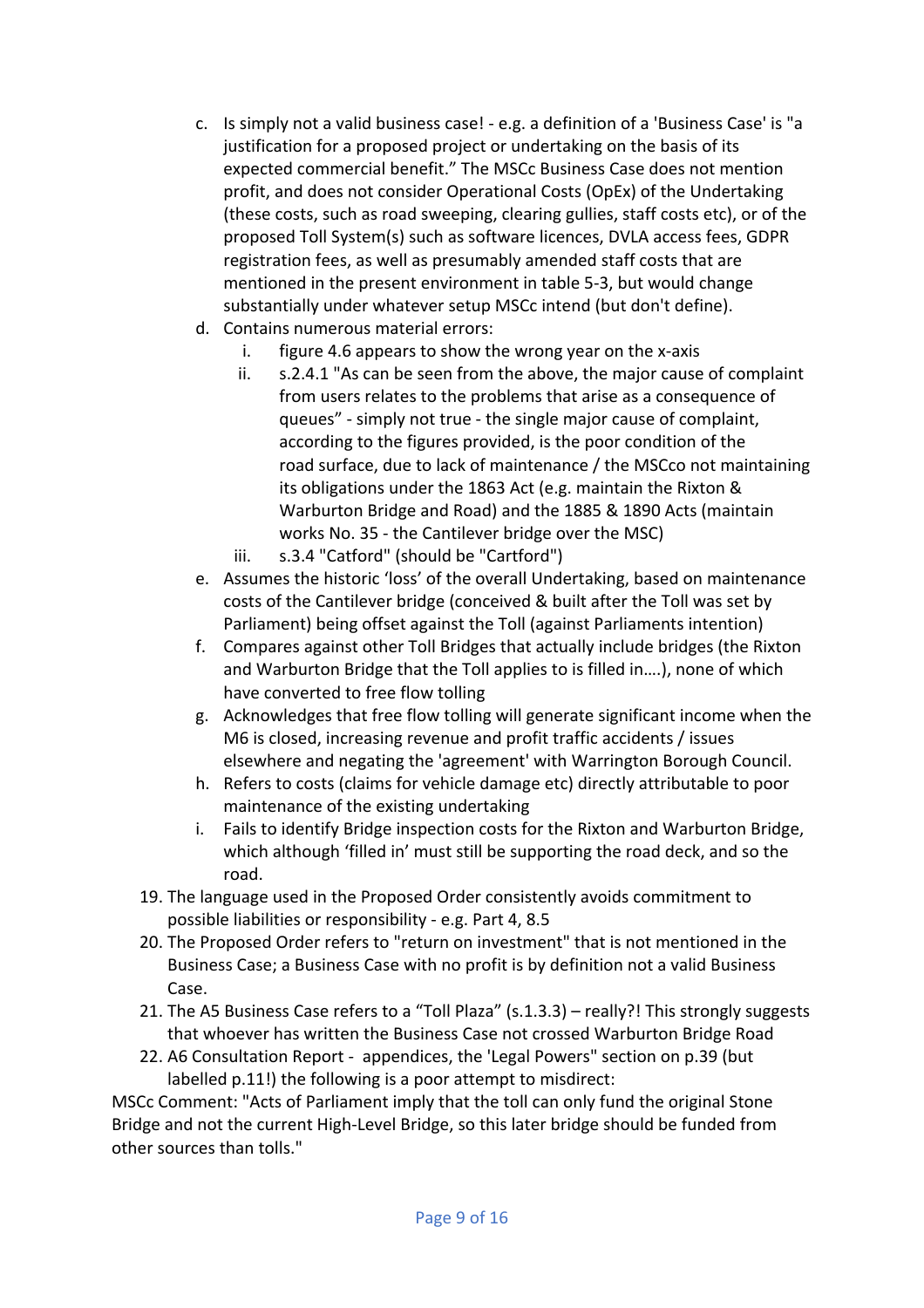MSCc Response: "The Manchester Ship Canal (Various Powers) Act 1890 (the 1890 Act) authorised the diversion of the existing Rixton and Warburton Road and construction of the replacement bridge road and the replacement Rixton & Warburton Bridge. The same Act provided for the diversion to be substituted for the existing road (which included the Bridge) within the Rixton and Warburton Bridge Company undertaking, including in respect of the levying of tolls, and for that undertaking to be part of MSCco's undertaking. This included the power to levy tolls in respect of those parts of the undertaking"

- a. This 'response' does not actually answer the question it's a non-answer, breaking down these sections:
	- i. "*Acts of Parliament imply that the toll can only fund the original Stone Bridge and not the current High-Level Bridge, so this later bridge should be funded from other sources than tolls*."

This question has been written, or authorised by MSCc. Acts of Parliament do not "imply" - they state the Law. The "*Original Stone Bridge*" is defined in the 1863 Act as the "Rixton and Warburton Bridge" e.g. it's a statutory definition, that MSCc are attempting to redefine. It appears that both this 'original Stone Bridge' is still in situ, albeit now largely buried, and the 'High Level Bridge" or Cantilever bridge is an addition, not a replacement.

ii) "*The Manchester Ship Canal (Various Powers) Act 1890 (the 1890 Act) authorised the diversion of the existing Rixton and Warburton Road and construction of the replacement bridge road and the replacement Rixton & Warburton Bridge*"

Incorrect - the Cantilever bridge is in ADDITION to the Rixton and Warburton Bridge. The Acts make no provision for removing the Rixton and Warburton Bridge.

iii) "*The same Act provided for the diversion to be substituted for the existing road (which included the Bridge) within the Rixton and Warburton*  Correct - within the 1890 Act the new stretch of ROAD is substituted for the old stretch of Road, and the new stretch of road is explicitly authorised to have tolls charged for any part of a journey on them, as per the 'old' stretch of Road. The term 'Bridge' is not used in this section. iv) *".. and for that undertaking to be part of MSCco's undertaking*." This section is misleading. The 1890 Act arranged for the transfer of the Rixton & Warburton Bridge undertaking (the original bridge, the original approach roads, albeit about to be amended / diverted as at 1890, and the right to charge the toll on these). There is no provision to levy a toll for the new Warburton Cantilever Bridge (it is neither included nor excluded, so it's relationship to the Toll is the same as for the Latchford Cantilever Bridge, and indeed London Tower Bridge – it's out of scope).

- b. The 1885 Act clearly lists all the required Bridges over the MSC, with no special provision for any of the new Bridges in terms of who maintains these.
- c. The 1890 Act expressly states "Provided that unless otherwise agreed the structure of every bridge and the immediate approaches thereto and all other necessary works connected therewith shall be repaired and maintained by the Company."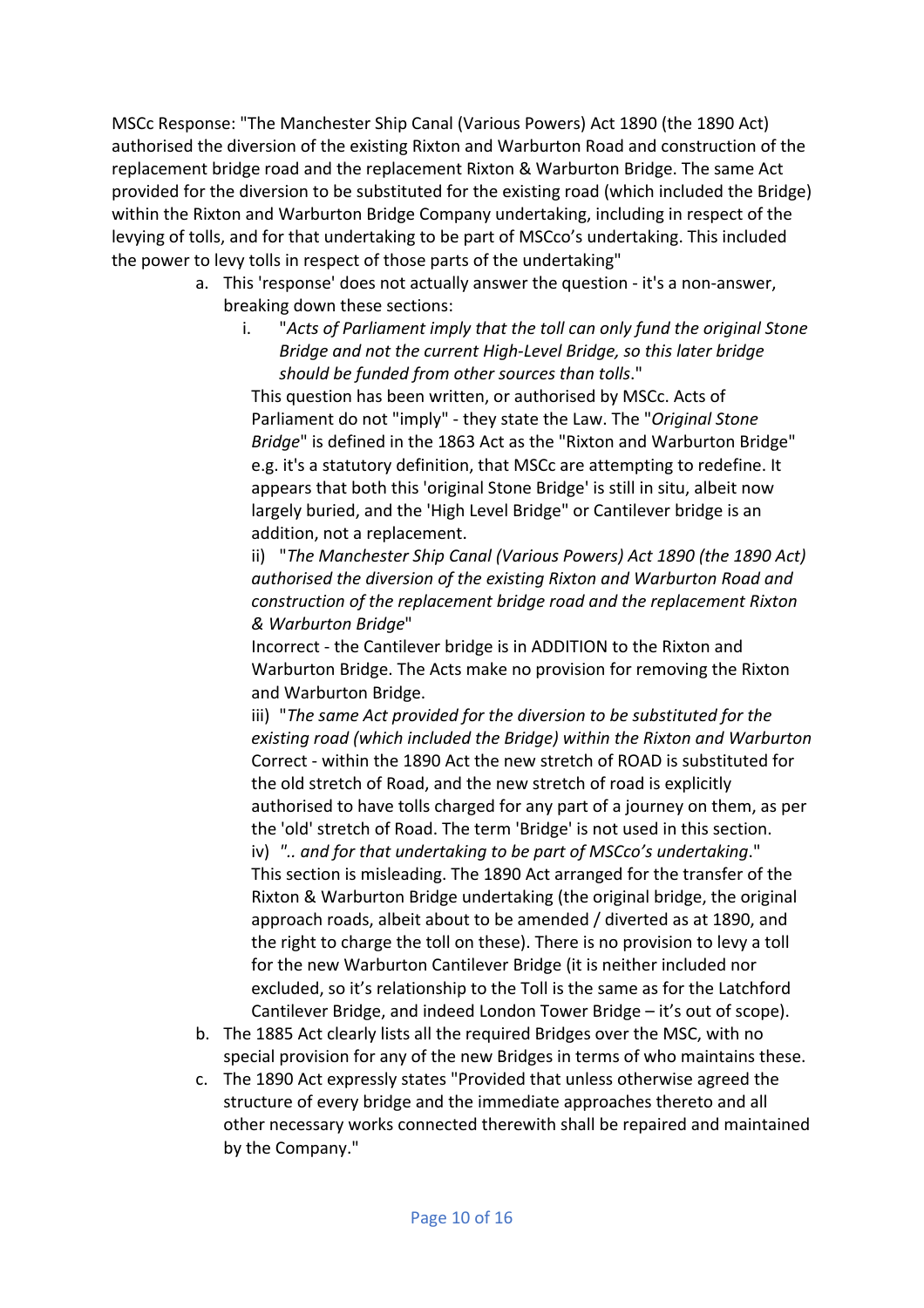- d. The 1863 Act states "The Tolls by the Act granted are by this Act vested in the Company for the Purposes of this Act." - e.g. the Toll is not to be used to raise funds for other pet projects (Cantilever bridges....)
- 23. The Proposed Order includes powers to amend Tolls in Part 1.5 (2): "Whenever MSCc proposes to exercise its power pursuant to sub-paragraph (1) MSCc must publish in at least one local newspaper circulating in the area in which the Rixton and Warburton Bridge is situated, a notice substantially in the form set out in Part 2 of this Schedule.". This is insufficient: any notice must be sent to all customers that have registered for electronic communications (on the assumption that the cost of this is very close to zero). Furthermore any toll change must state the reasons for the toll change, and the calculations used. Any pre-paid 'crossings' of the Undertaking must be considered (and should be redeemable at their original purchase priced). Notwithstanding, this whole section should be unnecessary due to the existing legislation being sufficient to fund the current undertaking (with the Cantilever bridge being maintained by MSCc under the 1885 & 1890 Acts).
- 24. Regulation of tolls comes under the Transport Charges &c. (Miscellaneous Provisions) Act 1954. The applicant has instead used the Transport and Works Act 1992 s.3 & s.5. This act allows "The Secretary of State may make an order relating to, or to matters ancillary to— (a) the construction or operation of an inland waterway in England and Wales." It is first worth noting that the order applied for goes far beyond matters directly relating to the operation of the Manchester Ship Canal (MSC). In addition, the measures it attempts to apply (so for example prohibiting smoking while transiting the bridge) are not in place on any other crossing of the MSC, as such it is questionable that this legislation should be used to seek such changes.
- 25. One specific matter of the Transport and Works Act 1992 being used is s.6. "An order under section 1 or 3 above shall not extinguish any public right of way over land……". The order specifically removes the existing right of way for horse riders, horse drawn vehicles and livestock transporters not approved by the company. This step would result in these users having to divert over 12 miles to cross the ship canal. There are further restrictions that would also remove the right of way from others, including slow vehicles and steam driven vehicles.
- 26. The Proposed Order and 'Business Case' include matters relating to the costs of maintaining and remedial works to the Cantilever bridge and associated ramps. These features were built long after the incorporation of the tolled crossing and the responsibility for the maintenance of these structures does not form part of the undertaking maintained by the tolls. These structures have fallen into disrepair due to the lack of maintenance, and it should be noted that over the last 5 years alone, the MSC delivered a gross profit of £128.4 million. The burden of Cantilever bridge part of the Undertaking sits with the profits of the Ship Canal Company and should not be sought from the Toll. No satisfactory explanation is given as to why MSCc believe the Cantilever bridge falls within the scope of the Toll – the sections in various documents that profess to address are on further examination carefully worded non-answers, that join several statements to imply that the Cantilever bridge 'should' be funded by the Toll – at odds with the 1863, 1885 and 1890 Acts which are clear and concise in this matter.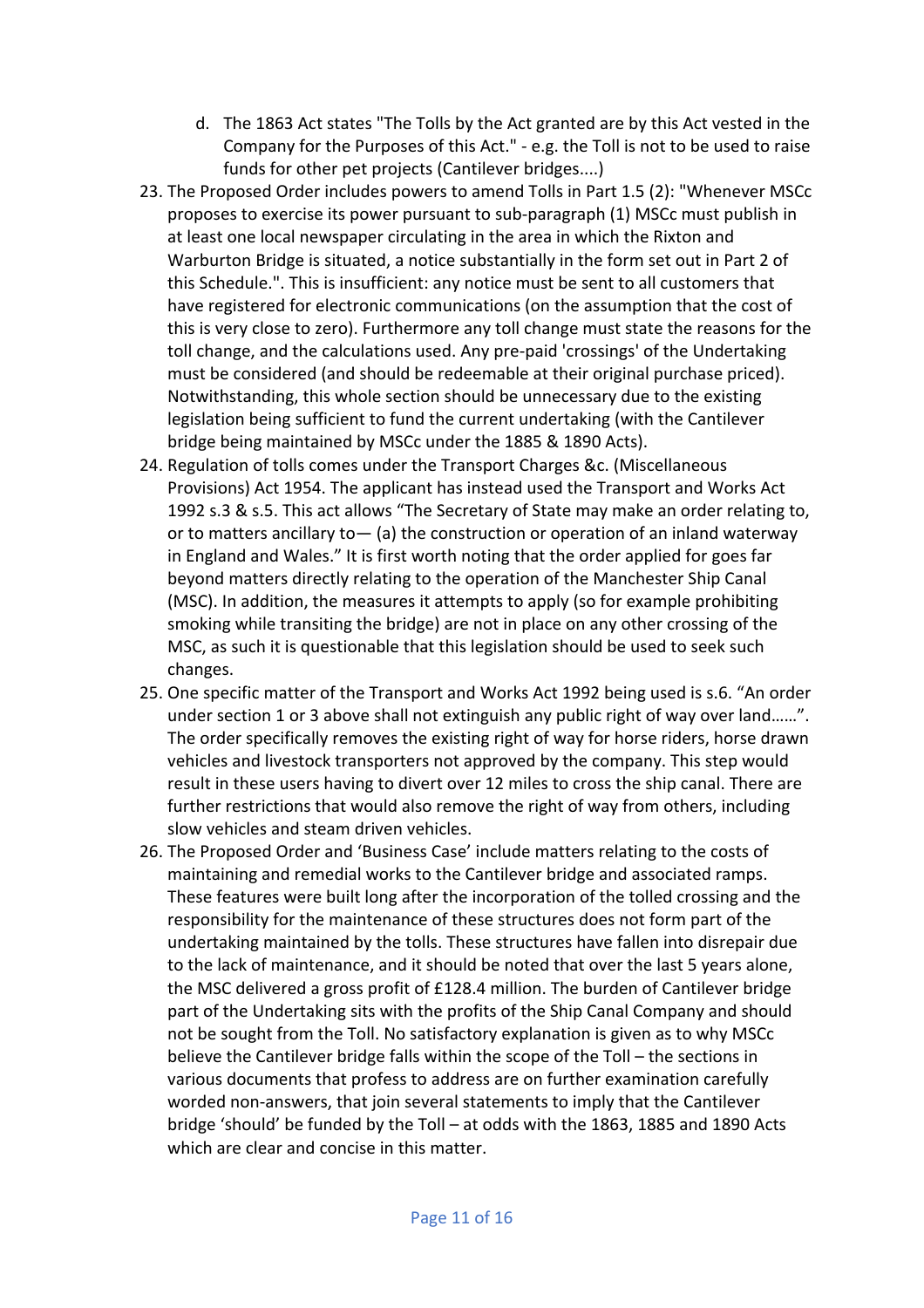- 27. The Undertaking is by statute a public road, and as such already falls under existing statutory and common law. The bylaws being sought apply severe penalties (Fines of £1,000) for 'offences' that either are not enforceable under reasonable legislation, or which would be dealt with informally, or at most with a much smaller penalty. In addition, the bylaws seek to apply very different standards to those already in place where 'offences' such as smoking in your own car, playing your car radio at a level high enough to annoy someone on the canal, could result in a fine of £1,000, without the existing, balanced protections given by statute. In the example given, a sound system being played excessively loudly is already controllable under section 59 of the Police Reform Act 2002, and yet the bylaws seek a penalty of Level 3, £1,000 for an ill-defined 'nuisance'
- 28. The Proposed Order discusses a 'clean slate' approach to the undertaking. This attempts to move all existing liabilities to a new company, while retaining all the profits of the last 130 years within the MSCc. This is simply not acceptable.
- 29. The current toll charge is £0.12, with a cap of £0.24 a day. The order seeks to raise this to £1, capped at £2 a day (subject to confirmation the proposed £1 etc. is inclusive of VAT). This is a 733% increase. This is simple unacceptable to anyone and will see a commuter facing an annual increase in costs from £87.60 to £730.
- 30. Whilst the Business Case suggests that the proposed Toll of £1 per crossing of the Undertaking includes VAT, the Proposed Order does not mention this. All stated costs should be clear as to whether VAT is included.
- 31. It is stated the last bridge inspection was in 2016, and this was of the Cantilever bridge. This is not the bridge maintained by the Toll. The proposed £6,500,000 costs of repairing (not upgrading, simply bringing the bridge up to its required capacity) pale alongside the £128,400,000 (£128.4M) gross profit made by the company responsible for its maintenance since 2016. It is noted no bridge inspection report is discussed for the actual bridge covered by the Tolls, which is the old low-level bridge that crossed the river Mersey (aka the Rixton and Warburton Bridge). It is also noted that there is a 2 yearly cycle of bridge inspections – which calls into question why the 2016 report is the one referred to rather than the more recent 2018 & 2020 reports.
- 32. It is stated there is no reserve fund currently in existence to pay for the works identified in 2016 (Although there is also no separate operating account for the operation). It is expedient to again refer to the level of profits delivered by the MSC, to the MSCc over this period, and note that the MSCc 2021 accounts had cash balances declared of £8,900,000 (£8.9M).
- 33. The Proposed Order does not retain the maximum daily charge of a two-way ticket (£0.25 at present) that has been in place since 1867; this will disproportionately affect those most dependent on Warburton Bridge Road, adding significant extra costs to their travel. If the Toll is amended then a daily cap must be retained.
- 34. The Proposed order allows for the Proposed (amended) Toll to be increased and then transferred to a second company that appears to have been created but with no management or oversight structure. This third company is subsequently permitted to subcontract the Toll Collection to a third company, with no indication of oversight or management. Both the second and third companies presumably will incur running costs, staff costs and presumably are expected to earn profit, all paid for by the public - users of Warburton Bridge Road. There is no justification as to why a complex and convoluted management structure is required (the proposed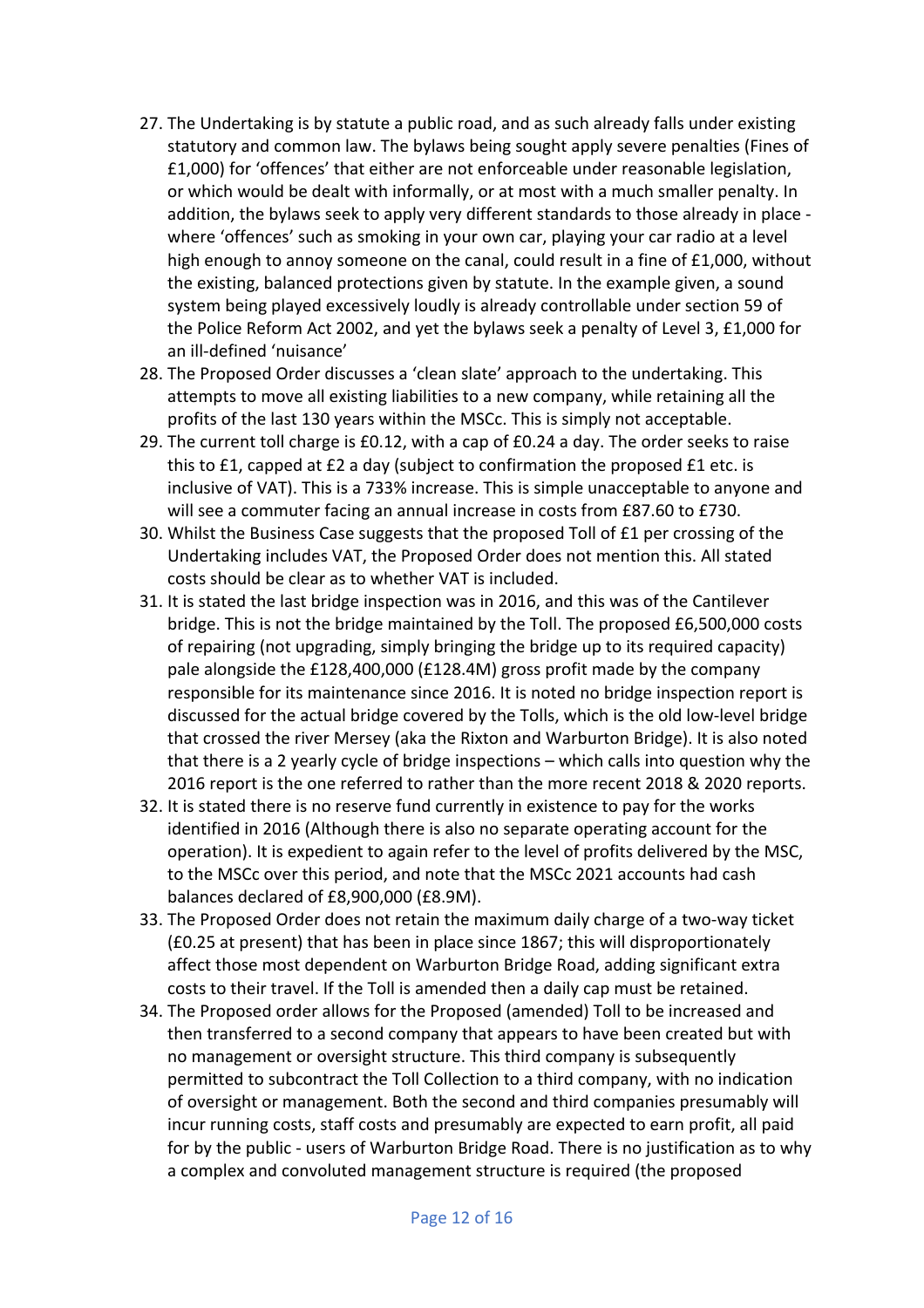structure would likely be worse than this – queries about the Rixton and Warburton Bridge / Toll are answered not by MSCc staff, but by 'Peel' employees, who appear to be several holding companies above MSCc (it's genuinely too hard to determine what the actual corporate structure is) – an email query about the Proposed Order was apparently answered by the Planning Director of Peel Ports; apparently the current Toll is collected by a subcontracted company, though there does not appear to be any contact information (or name of the collectors displayed as per the 1863 Act!); there is no indication as to which corporate entity owns the commercial relationship with the current Toll collection company.

- 35. The Proposed Order, Business Case & associated documents fail to mention the original Stone Rixton & Warburton Bridge, built between 1863 & 1867, which is still in place, having apparently been backfilled with soil excavated from the Manchester Ship Canal, around the year 1895. This Bridge is presumably still intact and 'supporting' the bridge deck, and current road. No evidence is provided that this structure has been assessed as sound, or indeed has been assessed in over 120 years.
- 36. The definitions and terminology used in the Proposed Order and associated documents is inconsistent and counterproductive, being at best confusing and likely misleading to readers:
	- a. The Business Case defines: "*R&W Toll Bridge - The bridge known as the Rixton and Warburton Bridge, authorised by the 1863 Act and the 1890 Act, together with the Bridge Road and all toll booths or other toll collection facilities constructed on the bridge or the Bridge Road*"
	- b. The Proposed Order defines: "*Rixton and Warburton Bridge" means the bridge known as the Rixton and Warburton Bridge authorised by the 1863 Act and the 1890 Act together with the bridge road and all toll booths or other toll collection facilities constructed on the said bridge or the bridge road as shown in the plan in Schedule 7*"
	- c. **There is no single Bridge authorised by 'the 1863 Act and the 1890 Act':** the 1863 Act specifies a Bridge crossing the then river Mersey, defined in the 1863 legislation as "The Rixton and Warburton Bridge" (this bridge is immediately adjacent to the Toll booth, with likely the original railings, and the parapets clearly visible; the gap the bridge used to span has since been filled in – see attached image "*1969 Image of bridge, Cadishead and Irlam Guardian 1969.jpg*), the 1890 Act amends the 1885 Act requiring MSCc build a second bridge, permitting this to be a fixed Cantilever bridge rather than the opening bridge specified in the 1885 Act.
- 37. It appears that the impact of removing the bottleneck of the toll booth has not been discussed with either of the two local authorities as to how traffic may need to be managed differently at either end of Warburton Bridge Road, particularly when e.g. there are local motorway closures and extreme congestion at these junctions with associated pollution both on Warburton Bridge Road, and the surrounding highways (particularly around Warburton, Carrington and around the Bridgewater Canal crossings in Lymm.
- 38. Whilst this response argues (several times) that the Cantilever bridge is out of scope of the Toll and should not be taken into account for any revised Toll, the condition of the Cantilever bridge raises questions that should still be answered by MSCc. The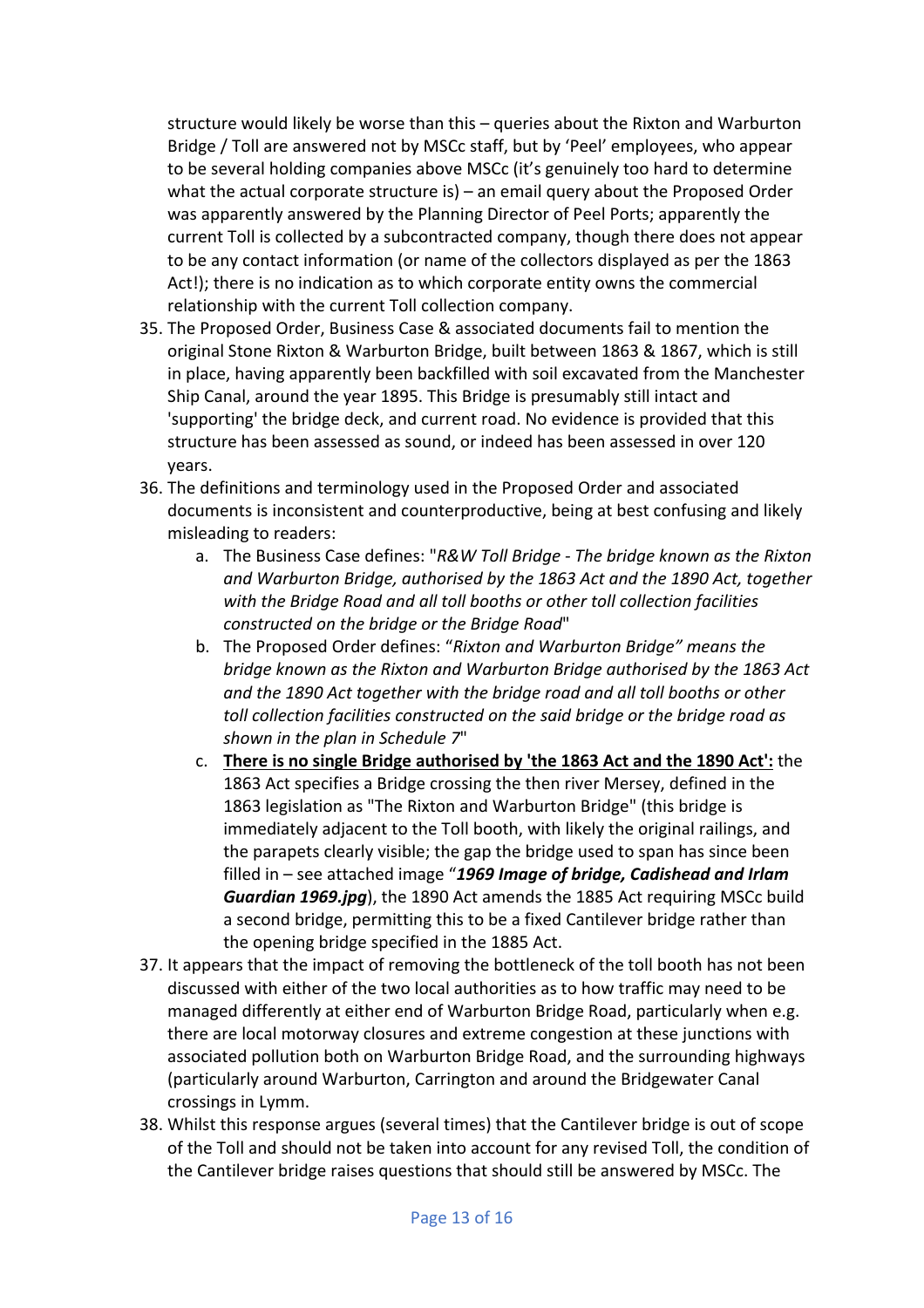1890 Act states that the Warburton Cantilever bridge (as well as the other Ship canal bridges) should be "maintained" by the (Manchester Ship Canal) Company, however this Cantilever bridge was downgraded from having a weight limit of 7.5T to the current 3.5T some years ago (previous to May 2009); there appears to have been no plan, or explanation what MSCc are doing to bring this back to the original weight bearing limit. There is no explanation as to how this could possibly be described as 'maintaining' the structure, the downgrading of which has had the effect of downgrading the entire Warburton Bridge Road.

- 39. MSCc / Peel / Peel Holdings are persistently putting across the view that the 'Toll Bridge' equates to the Cantilever bridge, this is evident in the placement of images of the Cantilever bridge, in the logo used by the 'Warburton Toll Bridge' website, and the clumsy definitions used in the Proposed Order and the Business Case's Glossary of the "R&W Toll Bridge". This appears to be intentional, to associate the "Warburton Toll" with the Cantilever Bridge – the Toll pre-dates the Cantilever Bridge, the legislation treats the Warburton Cantilever Bridge as being the responsibility of the MSCc to maintain, and no evidence has been provided to refute this position.
- 40. The Proposed Order takes a Toll that was specified in 1863 to fund a Bridge and Road that cost £8,500 at the time, which should have been used for maintenance since, and seeks to increase the Toll to fund a replacement for a completely separate Bridge (the Warburton Cantilever Bridge), largely taking the Toll back to square one for the users that pay it. Other high profile Tolled Bridges (the Severn crossing) have been able to remove their Toll AFTER taking substantial profit – asking the people who pay the Toll to fund a future replacement Bridge over the Manchester Ship Canal is quite an insult after having to put up with a badly maintained, easily flooded and heavily congested road.
- 41. The MSCc accounts for the last 7 years do not appear to make any allowance for maintenance of any of the nine Manchester Ship Canal bridges (two Cantilever Bridges – Warburton & Latchford, and seven 'swing bridges, albeit one of these has been 'converted' to a fixed bridge via legislation) that must be maintained by MSCc under the 1885 and 1890 Acts; given the proposed costs for the Warburton Cantilever Bridge and the costs announced in Q1 2022 for the A49 Swing Bridge at Stockton Heath, it was expected that some rolling form of maintenance or provision would be allocated for one or more of these Bridges, particularly given that amounts such as £200k allowances for Covid issues in 2020 – 2021 are recorded. The accounts do show a healthy return from the Ship Canal, with profit increasing in the last half decade, correlating to a steadily increasing Tonnage throughput since 2017. It was expected there would be some allowance given the Business Case states in s.5.3: "The bridge inspection carried out in July 2016 (the most recent available) highlighted that the R&W Toll Bridge was classified as in poor condition and that it was in urgent need of remedial works. The rating of poor condition is most likely due to the fact that no major maintenance works have been undertaken since 1998.". The use of the term 'immediate' appears to have resulted in a 5-year delay to arrive at this 'novel' proposal, rather than using revenue from a very profitable business based on the 1885 and 1890 Acts to meet 130 year old obligations under these Acts.
- 42. The Proposed Order is such a disproportionate use of process to avoid liabilities and responsibilities to maintain the Cantilever bridge and maintain a public highway as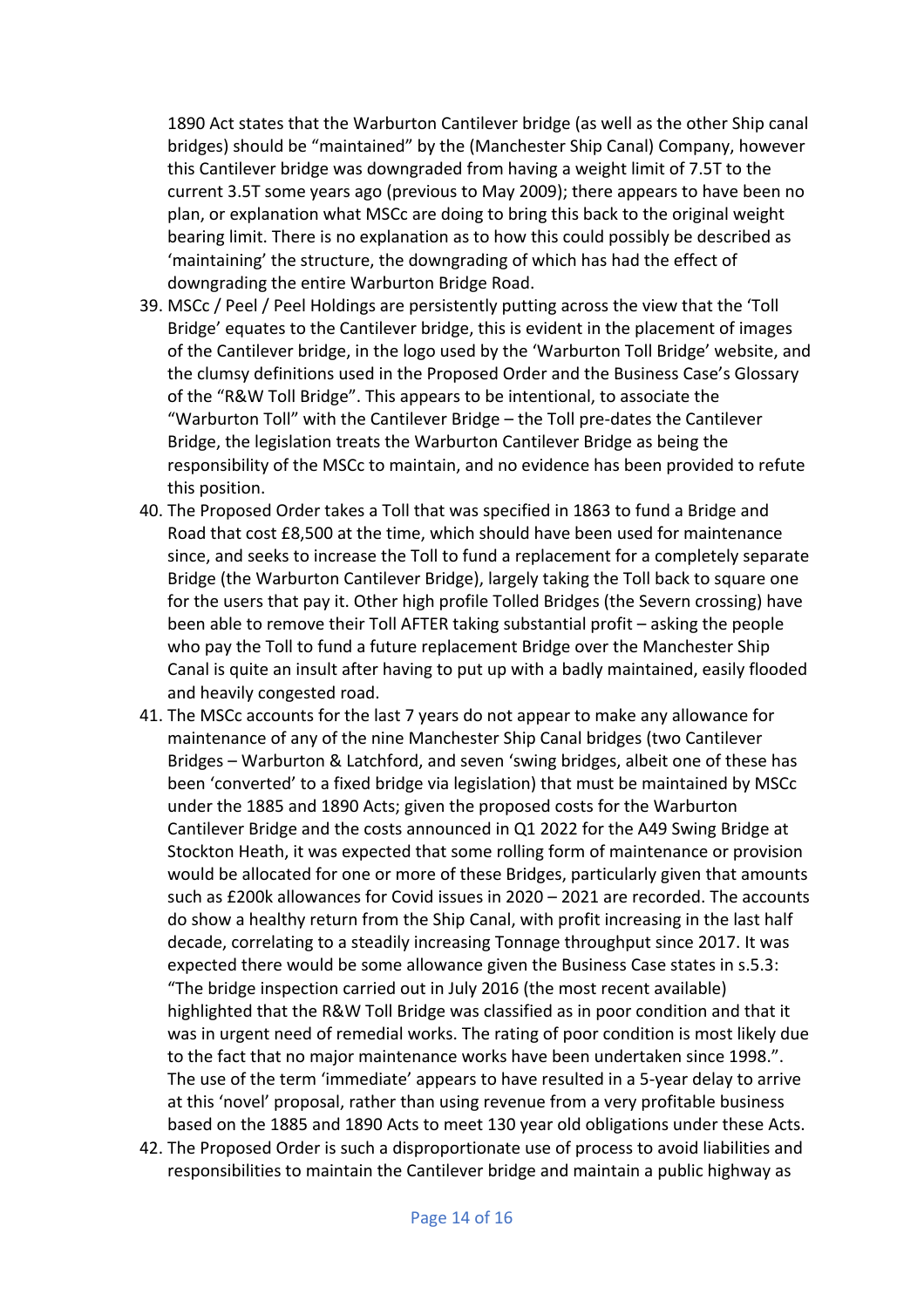per the 1863 Act and the 1890 Acts respectively, that consideration should be given to bringing the entirety of Warburton Bridge Road and the Cantilever Bridge up to County Bridge and public highways and footpath standards, with ownership of Warburton Bridge Road subsequently transferred to the relevant local Authorities and Cantilever bridge maintenance remaining with the MSCc. Such an arrangement would match the current position at all other MSC crossings.